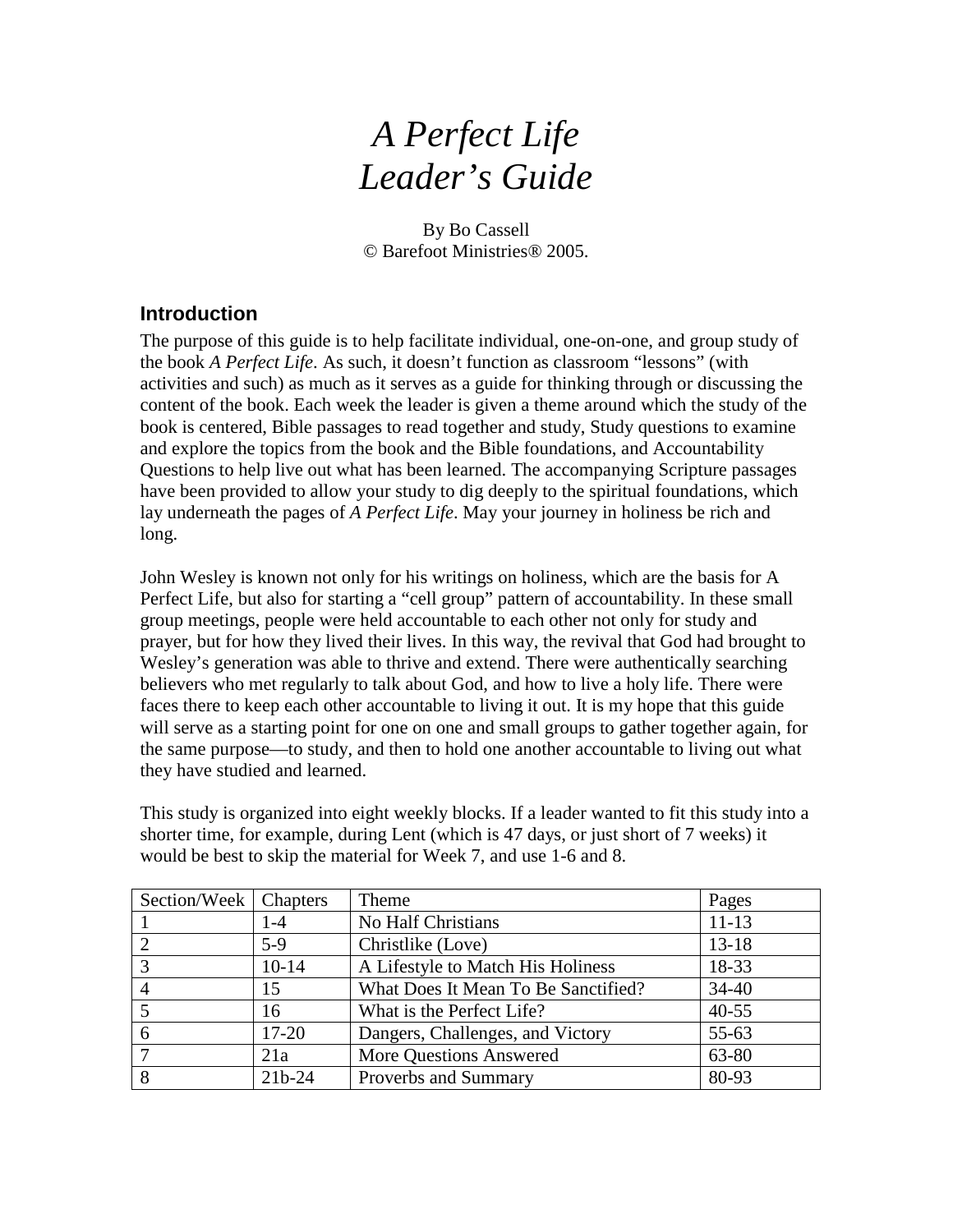Ideally, the chapters in *A Perfect Life* should be read each week before you gather together to meet. Groups may find it helpful for each member to have a accountability partner. The group can break up into partners for accountability sharing when appropriate. Each weekly meeting time might look something like this:

- Catching up on each other's weeks, and lives (5-10 min.)
- Ouick review of that weeks' reading (5 min.)
- Read Scripture/review and discuss the study questions (15-20 min.)
- Discuss Accountability Questions—Life Sharing (15 min.)
- Prayer for each other  $(5-10 \text{ min.})$

The following are the weekly themes, Scriptures, Study Questions, and Accountability Questions. Feel free to change and adapt them to suit the needs of your setting.

# **Week 1**

## *Weekly Theme:*

No Half Christians

*A Perfect Life* talks about John Wesley's renewed understanding that Christianity is a full time, full tilt commitment to a God who is radically committed to us. This week we will examine our own inner life, motivations to follow Christ, and how closely our lives resemble the "half Christian" life.

## *Weekly Study:*

*A Perfect Life*, Chapters 1-4 Luke 14:25-33

- What do you think it means to be "half a Christian"? Try to describe "a day in the life of a half Christian."
- Take time for each person to review what they thought of this weeks reading. Talk about any lessons that jumped out and what they learned.
- Is there a difference between living the Christian life outwardly and living it inwardly? Why is our "inner religion" important?
- In *A Perfect Life*, it talks about having a singular intention. What does that mean? What does it take to have that?
- Read together Luke 14:25-33. Great crowds were following Jesus "outwardly." Jesus stops to address them and check their inner thoughts and motives. What do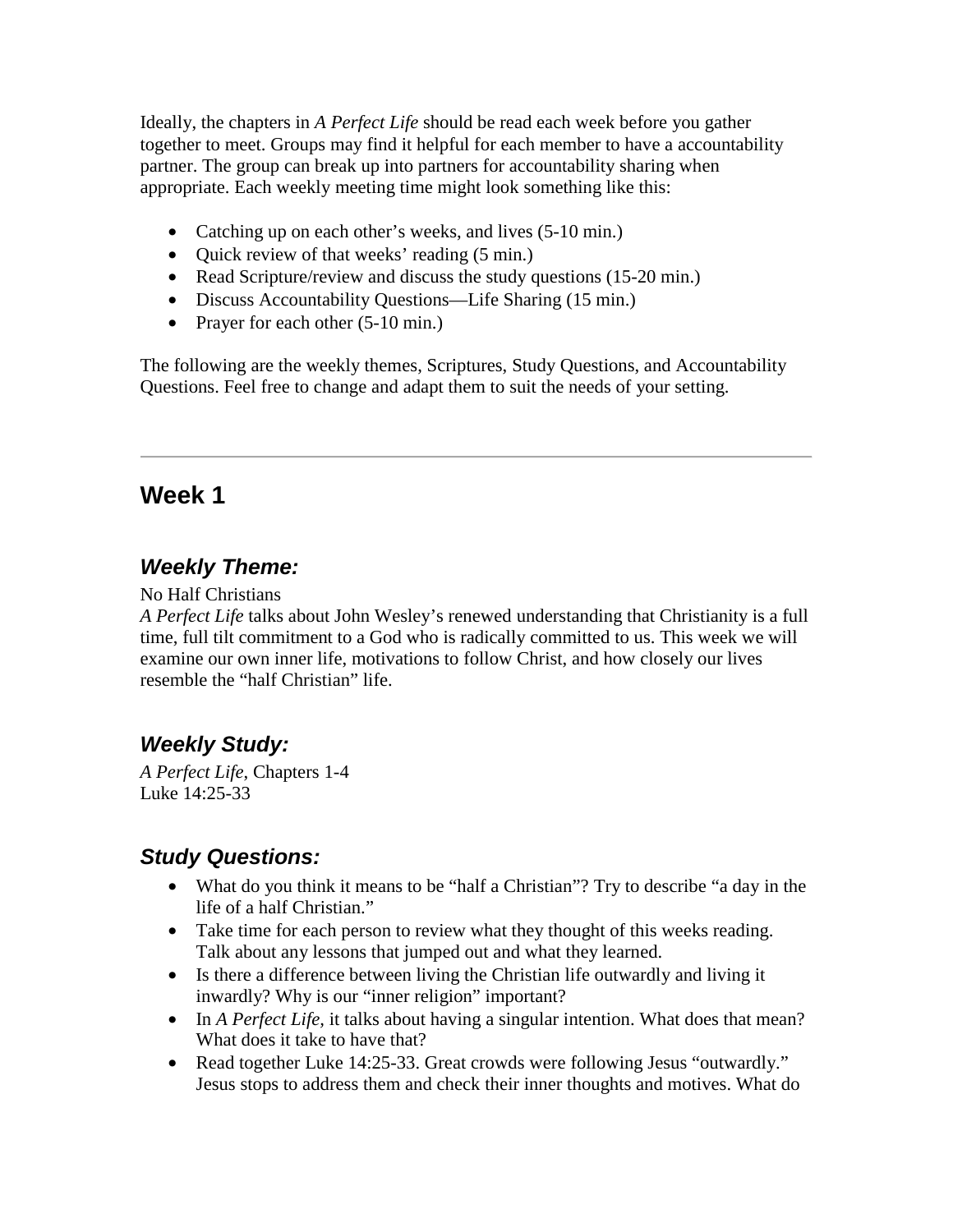you think Jesus meant when He said, "If you want to follow me, you must love me more than (your family) and even yourself"?

- What is the point of the story about counting the cost?
- In Luke 14:33, Jesus makes a powerful statement. Based on this verse, what do you think it means to be "half a Christian."?

#### *Accountability Questions:*

- Start with everyone taking turns to share: Describe your relationship with God in terms of a car (what kind of car is it? What features does it have? What condition is it in?). Then describe your "dream car" that tells what you would like your relationship with God to be like.
- In what ways have you lived like "half a Christian"?
- Talk about where you are in terms of counting the cost of being completely committed to walking in holiness and living out a perfect life of loving God and loving those around you. What would it take to have a singular intention and desire for God alone? Count the cost—what would you have to subtract from your life to live like that? What would you have to add?
- If you are ready, make a statement to your partner or the group that you are going to commit to 8 weeks of study and pursuit of the Perfect Life.
- Close in prayer together.

# **Week 2**

## *Weekly Theme:*

Christlike (Love)

The only way to live the perfect life is to live like Christ lived. The only way to do that is to have the mind of Christ, and the commitment of Christ. Only then can we love like Christ loves.

## *Weekly Study:*

*A Perfect Life*, Chapters 5-9 Philippians 2:1-15

- Name someone that you have imitated or tried to be like. What was it about that person that made you want to follow in their footsteps?
- Chapter 5 in *A Perfect Life* talks about having the Bible as our standard of truth. Why do you think that is important?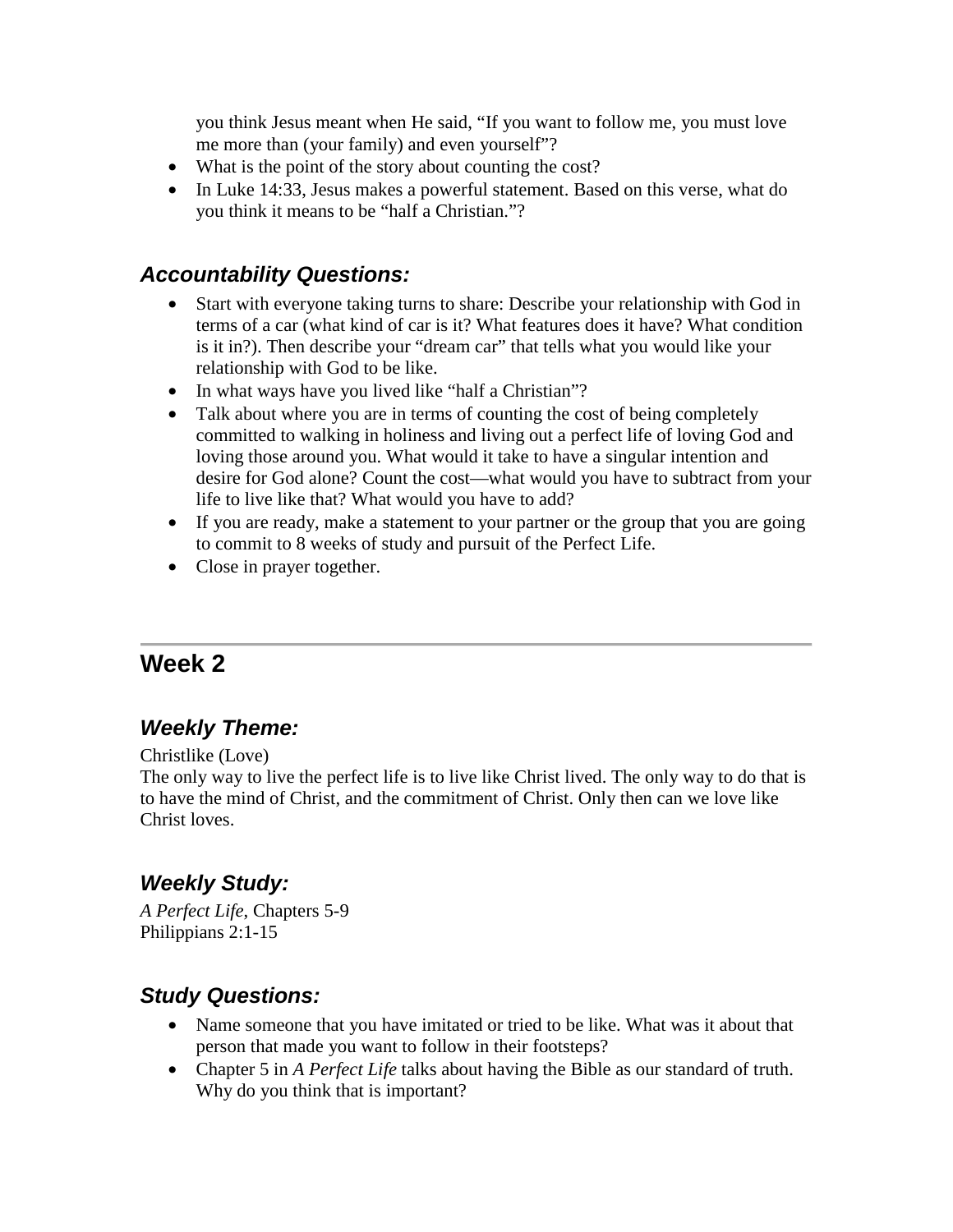- Do you ever get scared that you will make Christian something "less than it is"? Why or why not?
- What does it mean in Chapter 6 (page 15) to "only love the creation as it leads to the Creator"? How do you do that?
- Read Philippians 2:1-15. According to this passage, what does it mean to "have the same mind as Christ"?
- Chapter 6 of *A Perfect Life* talks about having a fully devoted heart. How does the devotion expressed in this chapter help us to have the "mind of Christ," described in Philippians 2?
- What does it take to have the mind of Christ and a fully devoted heart? How do these relate to living a life of holiness?
- Which is more important, our thoughts or our actions? Is this a difficult question or an easy one?
- What other lessons did you learn from Chapters 7-9?

#### *Accountability Questions:*

- Share with each other: How was your pursuit of the perfect life of holiness this week? What helped you with it? What hindered you?
- What is one thing you can do this week to further your pursuit of living the perfect life in Christ? Try to think of one area One of the best ways to learn the mind of Christ is to spend time reading the word of God, the Bible. Tell your group or your partner how much time you think you will be able to spend reading the Bible this week. Try to commit to at least 10 minutes every day.
- Share with your partner or group one specific area of your life that you would like them to pray for this week.
- Close in prayer together.

# **Week 3**

## *Weekly Theme:*

A Lifestyle to Match His Holiness

Holiness doesn't just happen. It takes prayer, and it takes a significant commitment. It takes a willingness and determination to put into daily life whatever you need to ensure spiritual growth and holy desires. The Perfect Life is not a place of arrival, but a lifestyle that is lived every day.

## *Weekly Study:*

*A Perfect Life*, Chapters 10-14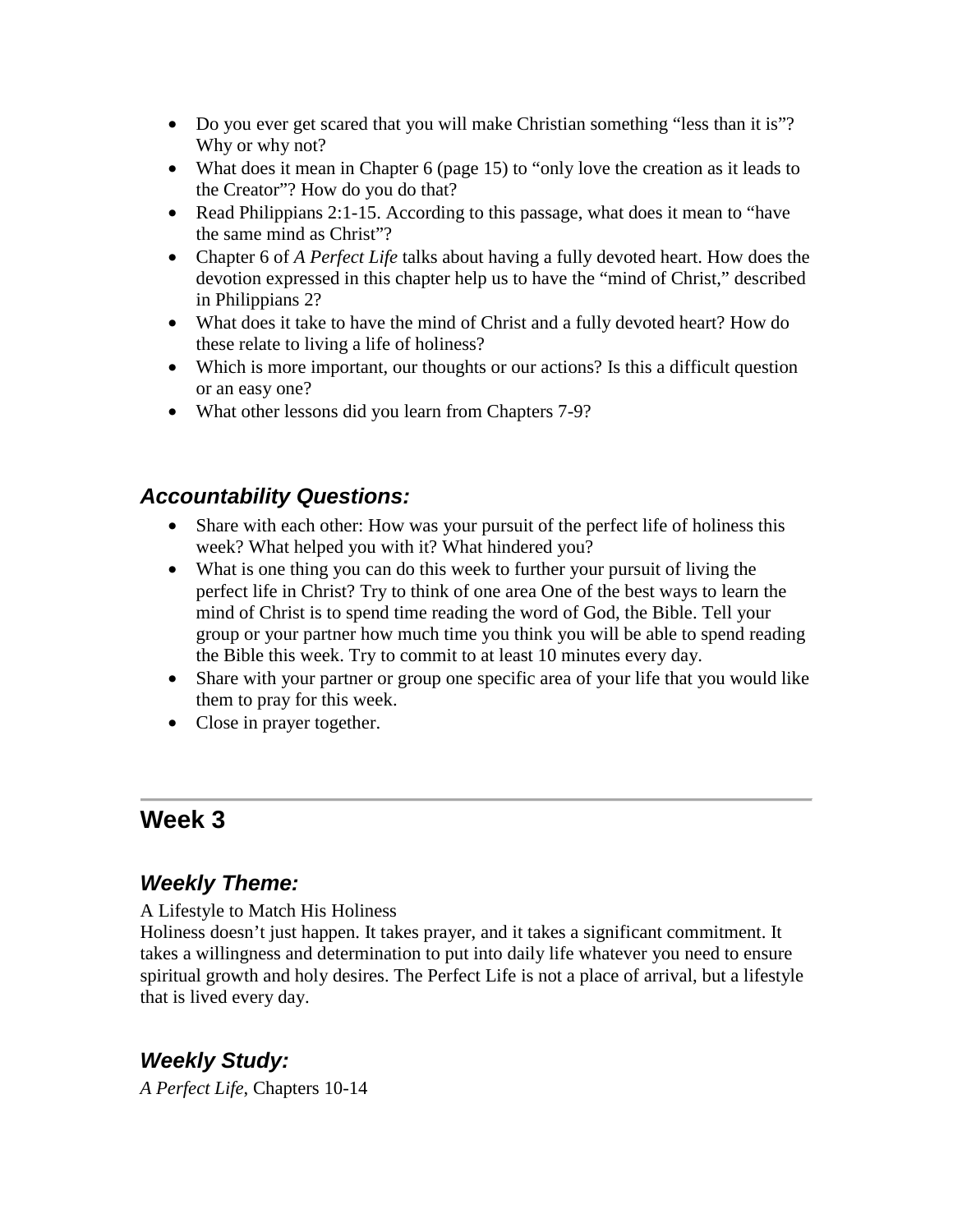Matthew 7:24-27 James 1:22-25; 2:14-22.

## *Study Questions:*

- Chapter 10 of *A Perfect Life* describes the person who is serious enough about living for God that they practice living for Him on a daily basis. What are the characteristics of this kind of person?
- Which ones do you think are the most important? Tell your partner or a member of the group which one of those characteristics you see in them.
- Chapter 11 talks about facing opposition to the holy life. Have you ever thought about what kind of opposition you might face? What might it look like? What could you do to prepare for it?
- From Chapter 12: See if you can put into your own words "In what ways" Christians are NOT perfect." Which paragraph helped you to understand it best?
- Now see if you can put into your own words "In what ways Christians ARE perfect." Which paragraph helped you to understand it best?
- What was the most encouraging part that you read in Chapter 12?
- What do you think it means to be "created in God's image"? What is the relationship between being created in God's image, and being cleansed from sin? (See chapter 13).
- Chapter 13 describes some of the characteristics of the lifestyle of this perfect life—what are some of those characteristics? (hint: living in freedom, living in dependence on God, constantly in prayer, desire to be changed, etc.)
- The end of Chapter 13 and all of Chapter 14 give of quick summary of the work of God to change us and make us holy. Using these sections as a guide, how would you describe the process of entering into the perfect life?
- Read this week's Scripture passages, Matthew 7:24-27, James 1:22-25; 2:14-22. What do these verses have to say about what kind of daily lifestyle we should live? What are the benefits of living this way?

- Keep each other accountable: How did you do with spending time reading the Bible everyday this past week? Was it easy or difficult? What did you get out of it?
- Another area of accountability is our prayer life. The Bible and the book *A Perfect Life* both reflect that this is something that is ongoing—a continual conversation with God—it is to be a part of our lifestyle, a part of who we are. Commit with your partner or your group to spending at least 15 minutes in prayer every day while you study together. It is often helpful to create a routine to be able to accomplish it—so talk with your group about what location and time of day you will set aside for prayer (a closet works great, and a set time before or after school usually works for students, but feel free to choose what will work best).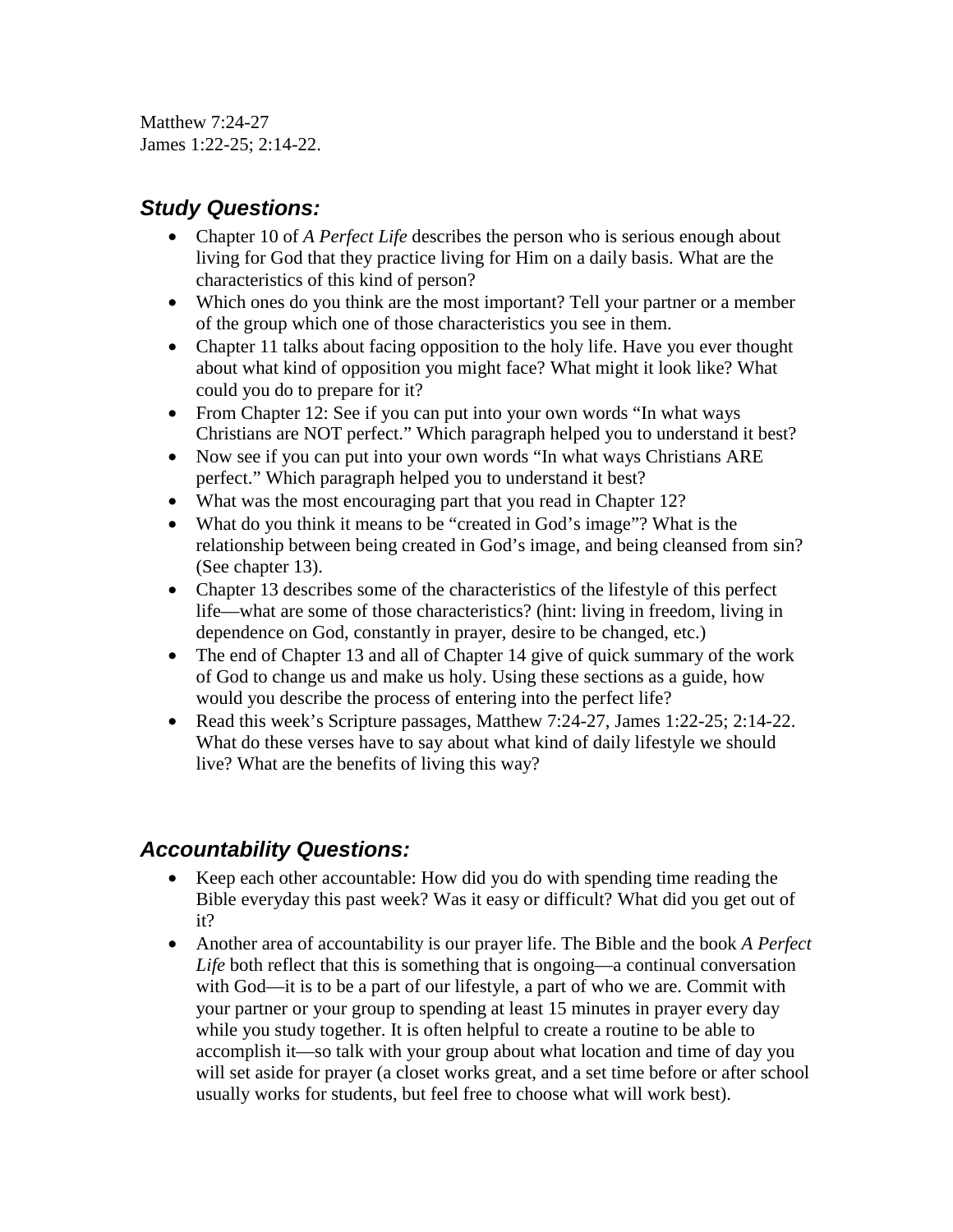- Have each person share where they are at with holiness in this way: If your desire to live in holiness could be registered on a speedometer, what would it say? How fast would you say you are pursuing holiness before God?
- Share with your partner or group one specific area of your life that you would like them to pray for this week. Specifically, share any areas of your ongoing "lifestyle daily practice of the faith," that you would like prayer for.
- Close in prayer together.

## **Week 4**

## *Weekly Theme:*

What Does It Mean to be Sanctified?

One key part of the process that God uses to make us holy is called "sanctification." It means "to be cleansed and set apart for a holy purpose." It is the process by which God not only forgives our sin, but cleans us up and gives us the Holy Spirit to empower us to live for Him. Without this, we will continue to struggle, but as the Spirit works on us, we find victory over sin. God restores us to His holy image, and give us the power to walk with Him. It is an integral step for anyone who wants to live a perfect life of holiness.

## *Weekly Study:*

*A Perfect Life*, Chapter 15 Acts 15:9 2 Corinthians 6:16- 7:1 Ephesians 4:20-24 1 Thessalonians 5:16-24 1 John 1:9

- Do you have anything at home that is "sanctified"? Do your parents have special china plates that they only bring out on special occasions? Do you have any cleanser to clean the sink for its purpose? Do you have any other special items at your house that your family only brings out at special occasions or holidays? Share some that are special for your family.
- Have you ever made a special effort to clean house when you had company coming over? What was that like? Have you ever cleaned yourself up really nice and dressed up really nice for a special date? What all did you do?
- Have you ever thought of these everyday items or actions as being "sanctified" (set apart for a special purpose—or cleansed for a special guest or special use)? Have you ever thought that God might want to something like that with your life?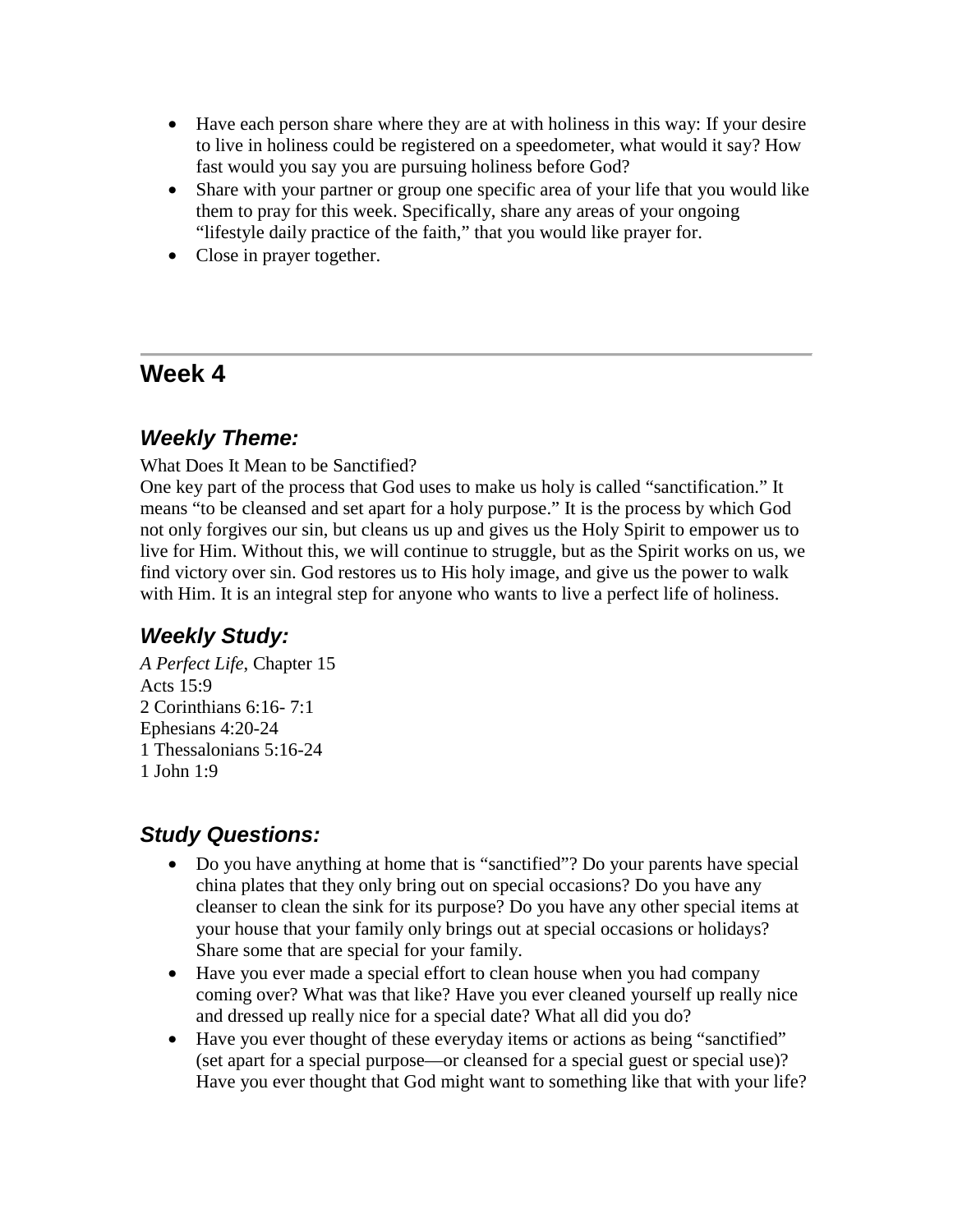- Reflect on your reading of Chapter 15 from *A Perfect Life*: What dimensions of sanctification did you learn from your reading?
- Which question in that chapter taught you the most about sanctification? Why did you choose that one?
- Which question and answer did you have the most trouble understanding (if any)? What about it did you find the most difficult?
- Why is sanctification an important part of the Christian Life? Think about this story—what if a president or prime minister from a country were going to come to your house for a visit? How would you prepare? What would happen if they arrived before you were ready? What do you think the newspapers would say about it? (For more discussion if you have time: What if the president or prime minister came to your house ahead of time and said they would like to help you get ready, clean the toilets, vacuum, wash the dishes. How would you feel about that?)
- Read the Scripture passages for this week. As you study them together, ask each other, "what do you think God is saying to us through this passage?"
- Then ask, "what do these verses teach us about sanctification?"

- Take time to talk about last week's commitments—ask each other, "How did you do with read God's word and with prayer this week?" Ask if there is anything you can do to help each other.
- Take a special time of silence to reflect on our sinfulness and brokenness before God. Give your group about 5 minutes just to closely search their own hearts, and ask God to reveal to them any action or attitude of their heart that is not right before Him. Instruct them to confess anything God brings to mind, and if it is something they have already asked for God's forgiveness, to breathe a prayer of thanksgiving that God has forgiven them. If they have not asked for forgiveness, tell them they are free to ask for forgiveness. Get back together and discuss what that was like to be silent and let God search their heart.
- God promises to fill us with His Spirit, and cleanse us from all unrighteousness if we will ask Him. Take time to go around the group, and without pressuring, offer the invitation to anyone who would like to pray that God would fill them with His Holy Spirit, and sanctify them—cleanse them from all sin and set them apart for His purpose. Take time to pray for each one. For those who are not ready at this point tell that that is no problem, and that they can ask God for it anytime. Tell them there will be other opportunities to respond to this invitation later in this study.
- Optional challenge: Read James 5:13-16. Talk about the importance of confession as a part of your spiritual journey. Take time with your partner or in your group to share areas of struggle with sin, making confession to one another. Let them know that this is a confidential time, not to be shared outside of this group, but that each person who hears promises to first, not repeat what they hear, and second to pray fervently for God's Spirit to forgive, cleanse, and remove their sin.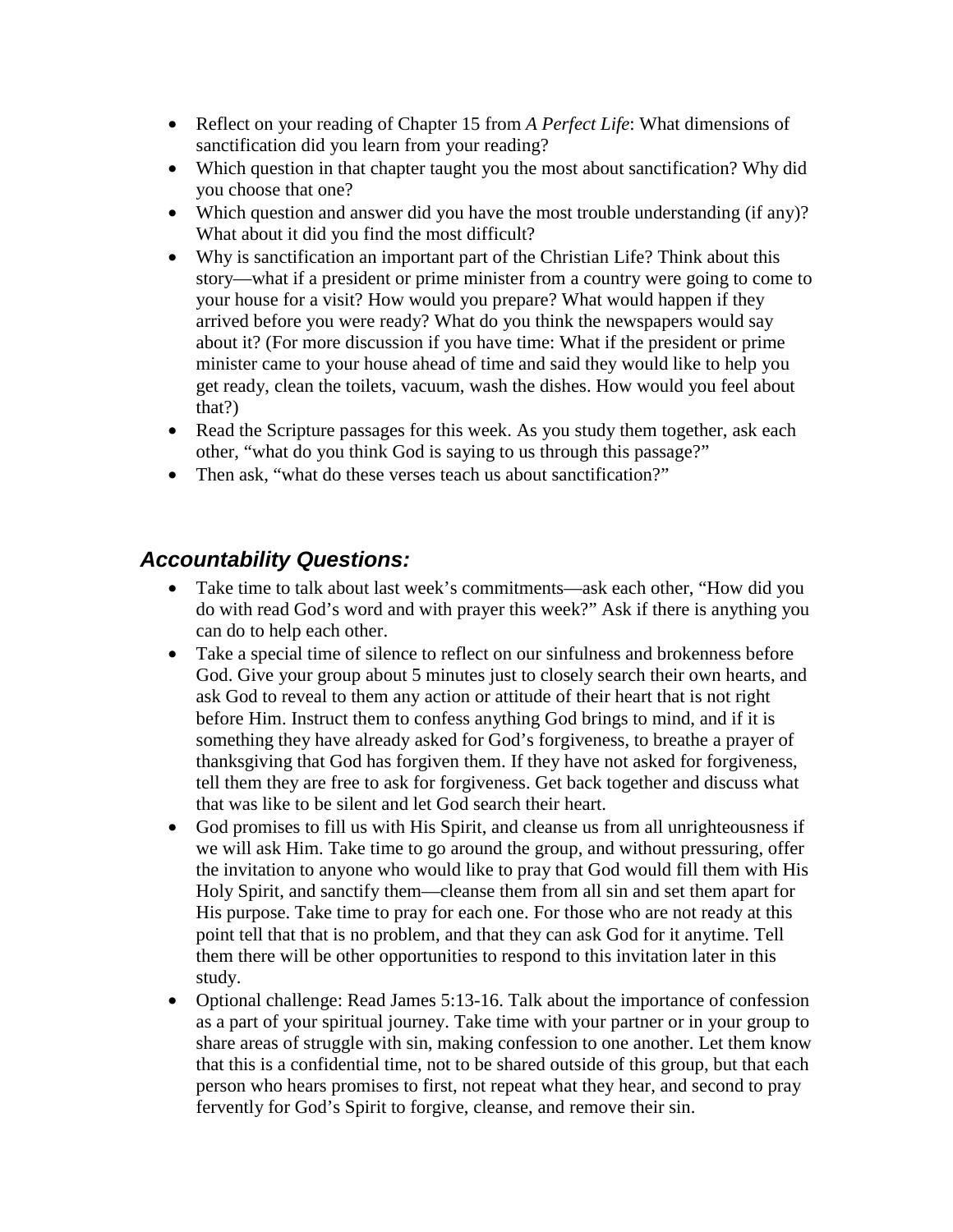- Take time to remind each other of any commitments you have made for next week, and agree to prayer for each other every day this week.
- Pray together before you go.

# **Week 5**

## *Weekly Theme:*

What is the Perfect Life?

When God makes us holy it is not to be a museum display. It is dynamic and active. God's holiness (and because we are made in His image, our holiness) is expressed in pure love. The motivation and foundation of our holiness is love for God, and a pure love for our neighbor (those who are within our reach). The perfection we are talking about is not wrapped up in keeping track of mistakes, but it is about the aim and intent and motivation of our hearts—to be perfect means to be full of God's love.

## *Weekly Study:*

*A Perfect Life*, Chapter 16 Matthew 22:34-40

- What do you love? Make a list of as many things as you can that you have said, "I love…" What is the difference between saying "I love pizza," and "I love my Dad"?
- Reflect on your reading of Chapter 16—was there any question or point that surprised you? What ones were obvious? (hint: There may be some unusual question throughout this book that may seem unusual to your group. Remind them that this book originally came out of a revival that God was bringing, and that these questions were actual questions that people were wondering about as they were learning about what God was doing in their midst. Whenever God does a new thing, it is not always easy to understand and people wonder about all kinds of things).
- What kinds of images do you normally associate with holiness? What images does perfection bring to mind? Have you ever equated holiness and perfection with love? Why or why not?
- Read the weekly Scripture passage from Matthew. There were hundreds of specific laws and instructions from the prophets in the Old Testament. How does living out those two commands (love God and Love neighbor) fulfill them all?
- How does loving God and loving our neighbor fulfill the idea of Christian Perfection? In other words, how does living a life of pure love help us to live perfectly for God?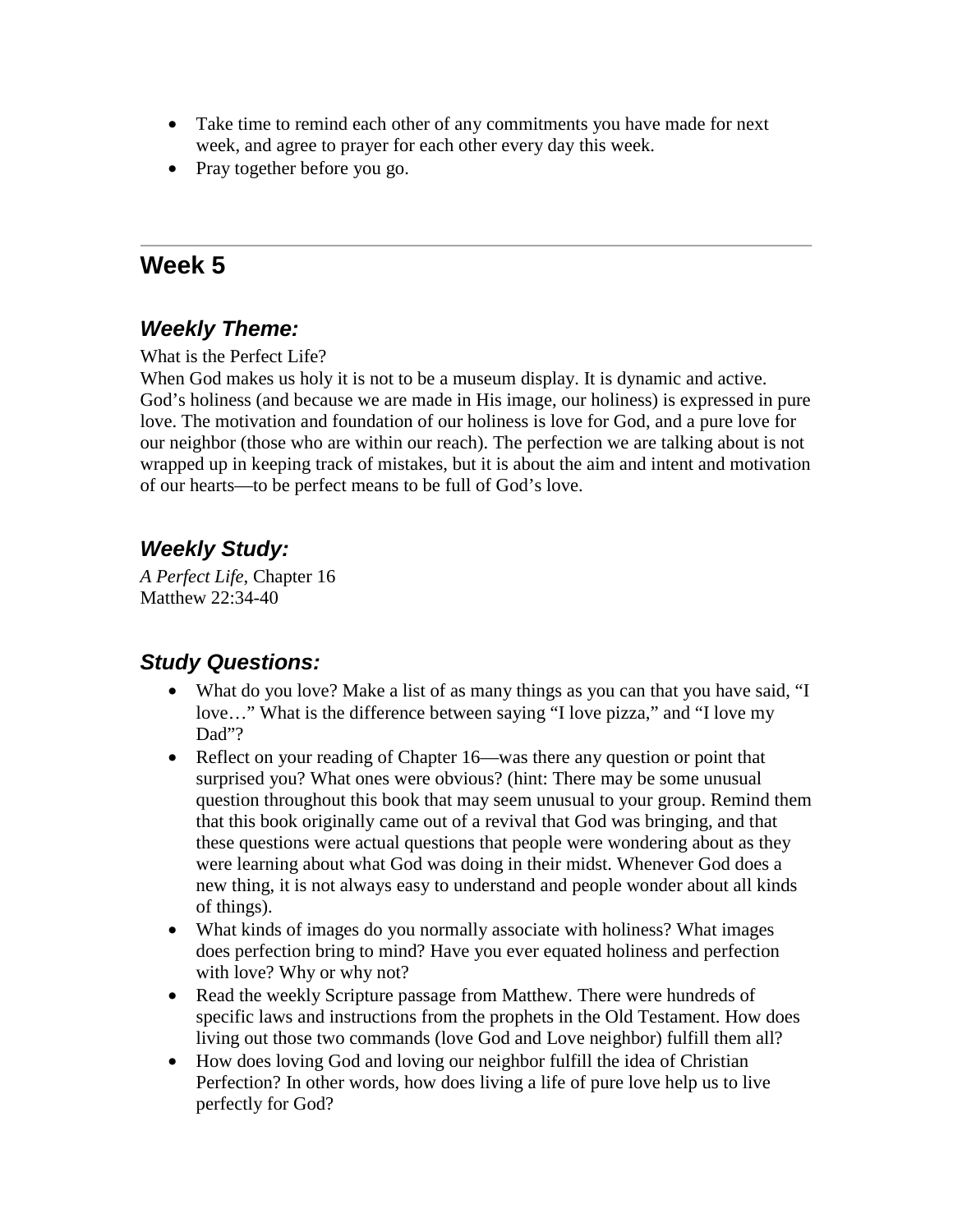- Take time to go around and have everyone share one way they could "Love God with all their heart, soul, mind, and strength," this week.
- Next, take time to go around and have everyone share one way they could "Love their neighbor," this week. (Remember, our neighbor is anyone within our reach).
- If the perfect life is living a life of love, does this make the perfect life seem more difficult or easier? Why do you think that way?

#### *Accountability Questions:*

- Life Accountability Check Up: Go around and share as a group or with your partner how you did this week with:
	- o Bible reading
	- o Time with God in Prayer
	- o Receiving/pursuing God's sanctification and living it out
	- o Praying for your partner's sanctification
- If you took the optional challenge last week, take time as partners or in the group to talk about how you did this week with the areas you confessed to each other. Talk about whether or not it was easier or more difficult to face that challenge this week.
- Take time to share any prayer requests or prayer needs. Feel free to ask for prayer to be faithful and for the discipline to walk with God and pray for your partner this week.
- Renew your commitments to each other to pray for each other. Take a moment and say to your partner or group what you are specifically committing to this week. Say, "This week I am committing to praying for 20 minutes every day, and to call my partner everyday at 4pm to remind them to read the Bible." Get that specific with each other.
- As you close in prayer this week, take time to give thanks to God for His salvation, His sanctification, His love that enables us to love, and for your partner or group.

# **Week 6**

#### *Weekly Theme:*

Dangers, Challenges, and Victory

## *Weekly Study:*

*A Perfect Life*, Chapters 17-20 Matthew 13:24-30, 36-43 Romans 7:7-25 (Hebrews 11:32-38)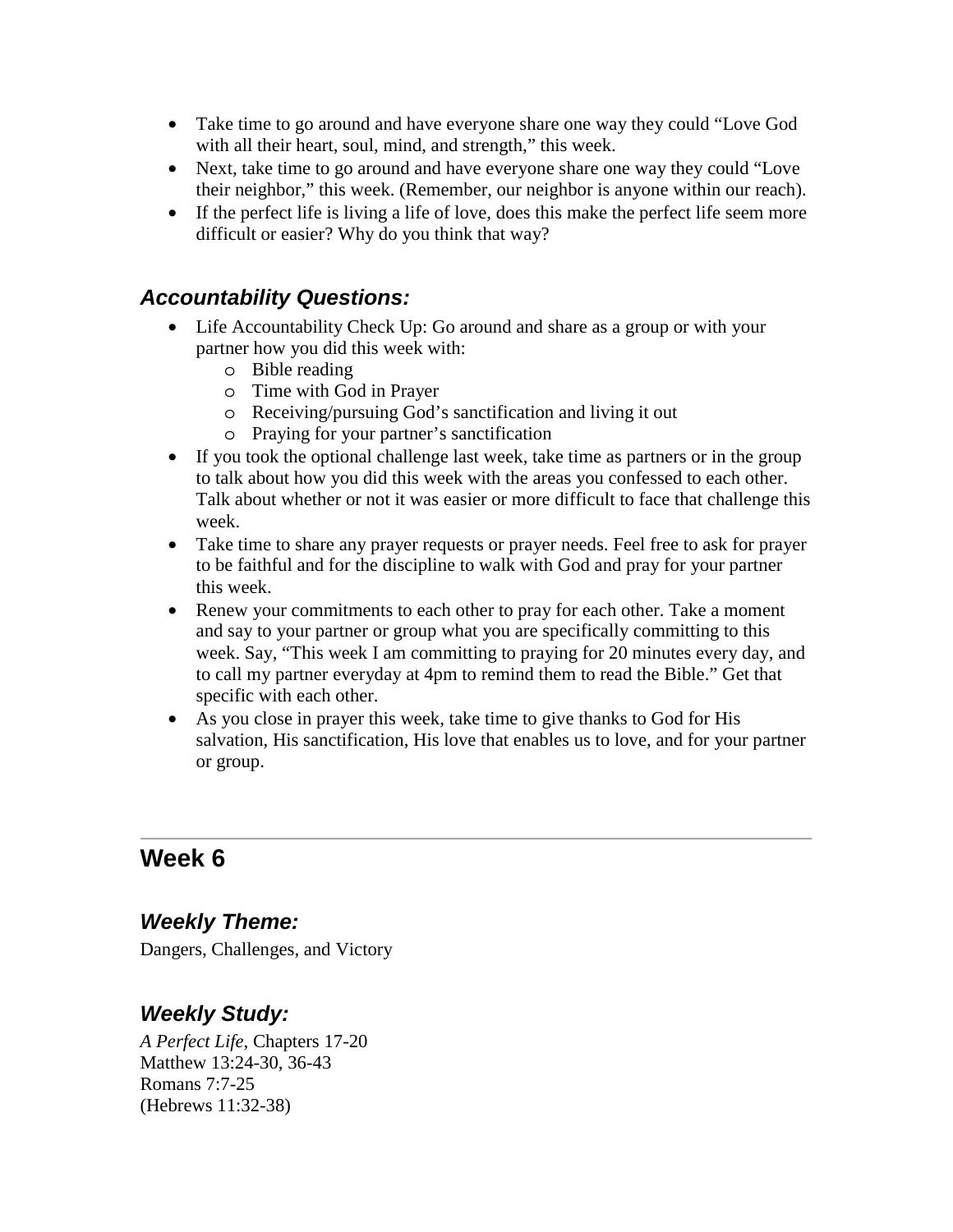## *Study Questions:*

- Share one very embarrassing moment. We all have at least one. After that, share one of the most difficult moments you have had to face so far.
- Reflect on your reading of Chapters 17-20: What happened to the people who became "fanatics"? How did they start to go astray?
- What were some of the oppositions to God's work described in chapters 18 and 19? Name one or two oppositions to pursuing a perfect life that you have faced or think you will face. How do you think you can overcome those?
- What did you think of Jane's Story in chapter 20? What characteristics did you see in her life that helped her face her suffering?
- Read this week's Scripture passages together. When bad things happen (weeds) where does the Bible say they come from? What weeds have you seen in your life as you started this journey of investigating the perfect life?
- What does the Romans passage have to say about our struggle with sin? Have you ever felt like that?
- What does this passage have to say that can encourage us in our struggles with sin?
- What do you think it takes to live a perfect life, and find victory over sin and opposition?

- Review how you did with last week's commitments. Be sure to ask your partner or your group how they did with their commitments as well.
- Ask each other, "How are you doing now with your journey in holiness before God? How is your love for God and others?
- Take time to share any prayer requests or prayer needs. Feel free to ask for prayer to be faithful and for the discipline to walk with God and pray for your partner this week.
- Take time for the opportunity for members of the group or your partner to share where they are at—give them a chance to confess, to share struggles.
- Take time to offer the invitation to ask God's Holy Spirit to fill us and sanctify us, for anyone who would like prayer for it (see the Accountability Questions from Week 4).
- Go around and share something you are thankful for that you have received from this journey together.
- Take time to share any prayer requests or prayer needs. Feel free to ask for prayer that God would help and support us through our struggles, challenges and opposition, that we would live by faith.
- Renew your commitments to each other to pray for each other. Take a moment and say to your partner or group what you are specifically committing to this week. Say, "This week I am committing to praying for 20 minutes every day, and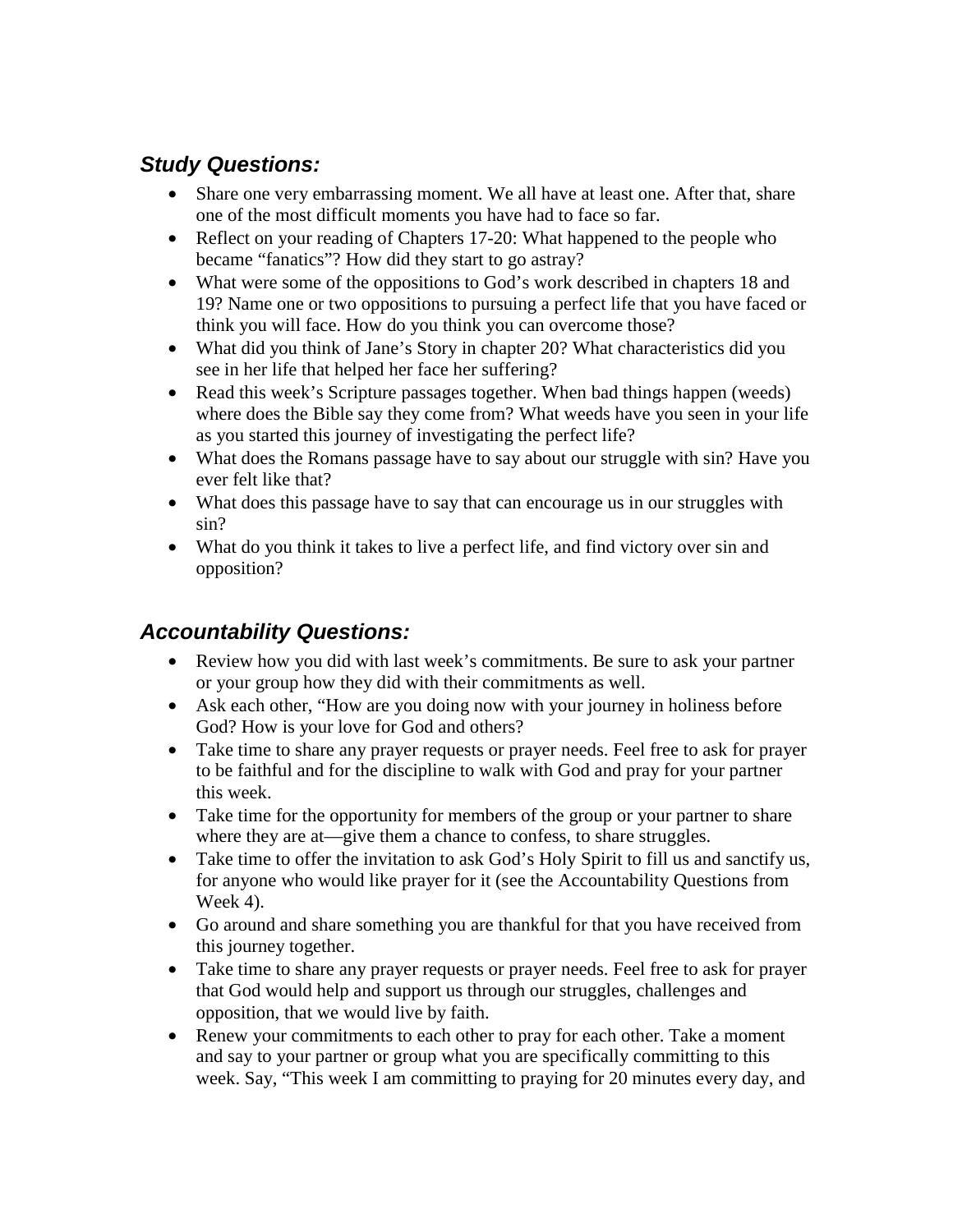to call my partner everyday at 4pm to remind them to read the Bible." Get that specific with each other.

• Close in prayer together.

## **Week 7**

## *Weekly Theme:*

More Questions Answered

## *Weekly Study:*

*A Perfect Life*, Chapter 21 "a" (pages 63-80) Luke 1:74-75 Hebrews 12:14 2 Peter 3:11

## *Study Questions:*

- See if you can think of one question that you don't know the answer to (members of your group may or may not know they answer themselves, or it may be a question that is unanswerable). Share your question with the group.
- Review your reading from the first part of Chapter 21. What question did you learn the most from? Were there any that challenged your spiritual journey? What were they?
- What question about the perfect life did you have the most trouble with? What about that question was difficult? See if the members of the group can help answer your question.
- Read this week's Scripture passages together. Though we may not know all of the answers to all of our questions, what do these passages affirm about living a perfect, holy life?
- If you could sum up your study of the perfect life so far, how would you describe it? What main lessons have you learned so far?

- Review how you did this week with your commitments and your holiness journey. Were there victories? Were there struggles? Share them with your group.
- Take a moment and review some of the Scripture passages from your study of *A Perfect Life* so far. It can be a passage from the book, or one from your study time together. Pick out one verse that you would like to "give" to your partner or a member of your group. Then read the verse for them and explain why you would give them that verse.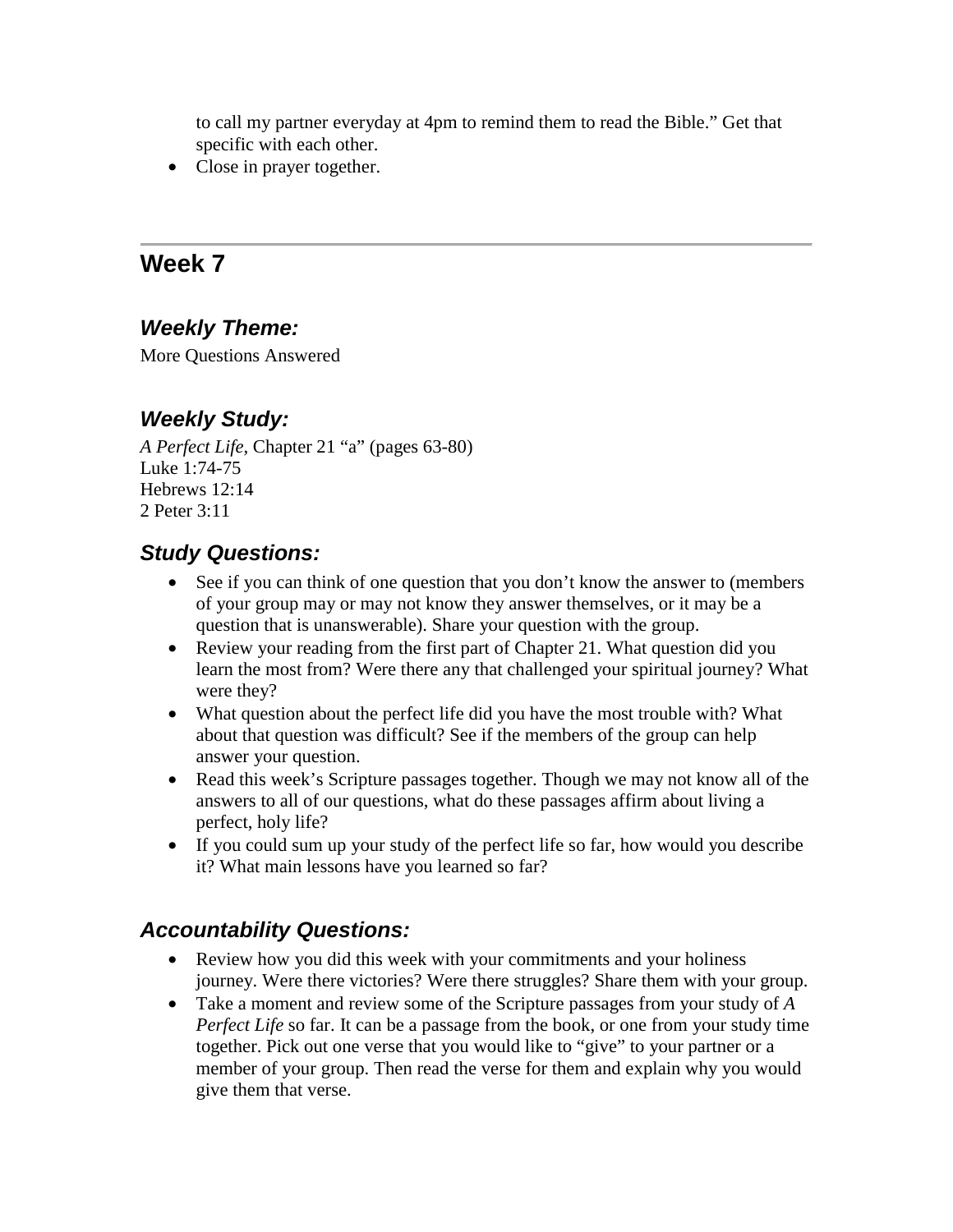- Take time to offer the invitation to ask God's Holy Spirit to fill us and sanctify us, for anyone who would like prayer for it (see the Accountability Questions from Week 4).
- As you close in prayer this week, take time to give thanks to God for His salvation, His sanctification, His love that enables us to love, and for your partner or group.

# **Week 8**

#### *Weekly Theme:*

Proverbs and Summary

## *Weekly Study:*

*A Perfect Life*, Chapters 21 "b"- 24 (pages 81-93) Genesis 1:26-27 Deuteronomy 6:1-9 1 Peter 1:16

## *Study Questions:*

- If you had a life motto, what would it be? Why would you make that your motto, or phrase to live by?
- Review your study of the last part of Chapter 21 and Chapters 22-24. Which proverb-like short saying spoke to you the most? Take time to read it to the group.
- Was there anything in the summary in Chapter 22 that reminded you of something that you had learned earlier? Was there anything new there that you had not realized before? Share it with your group or partner.
- What did you think of the last two chapters? Why do you think there aren't more people pursuing a holy life before God?
- Read this week's Scripture passages together. What do you think it means to be created in the image of God?
- What do you think it means to love God with all your heart? What other commands and advise does the Deuteronomy passage give us?
- What reason does God give us for being holy?

## *Accountability Questions:*

• Take time to go around and share where you were in your journey with God when you began this study, and where you are now? Has there been any change? How do you feel about that?